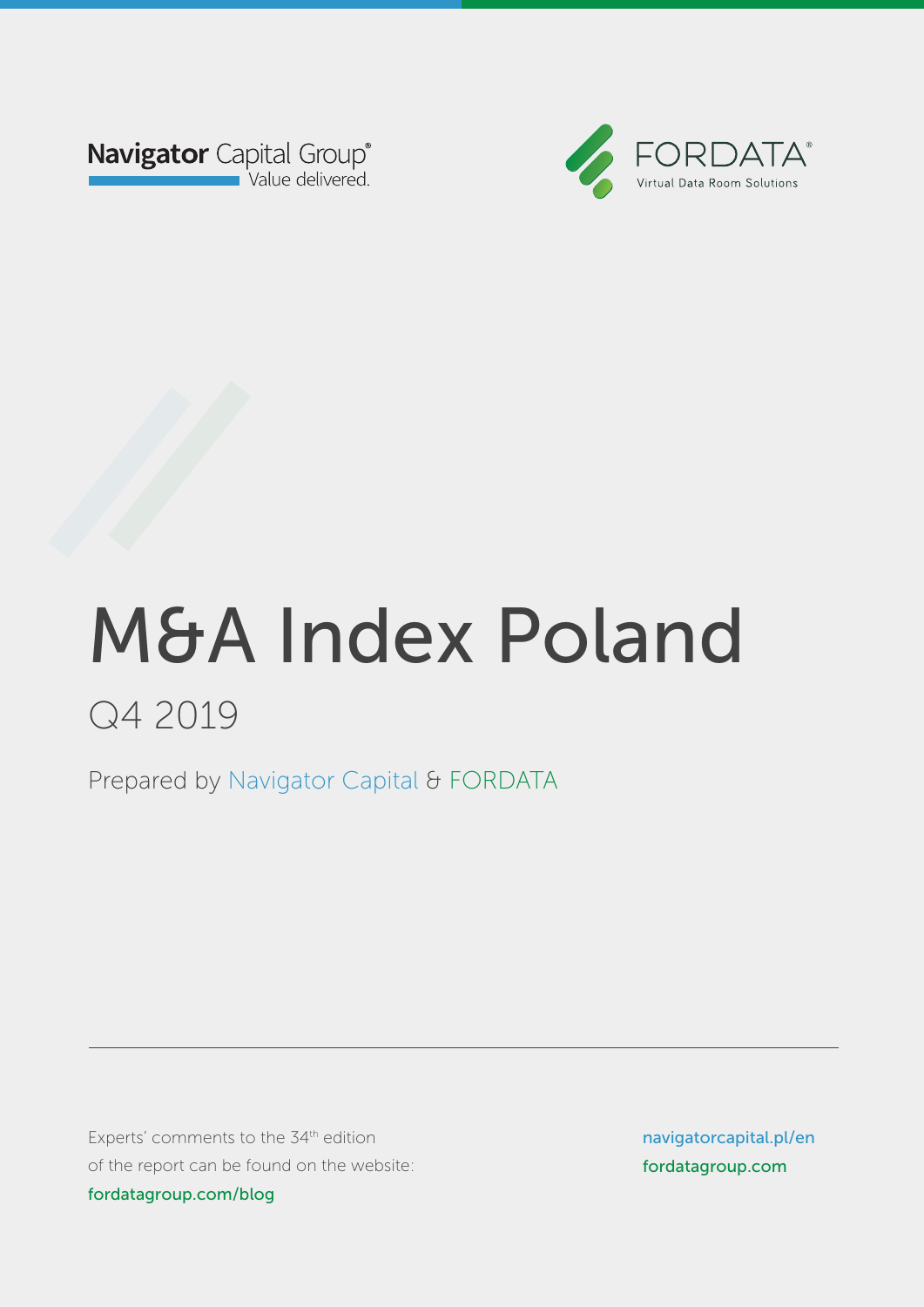by Navigator Capital & FORDATA | January 2020

### Total number of transactions\*

49 (04 2019)

### The largest transaction\*\*

ca. EUR 0.3 b

(Acquisition of ca. 22% shares of Asseco Poland by Cyfrowy Polsat)

\* based on public data

\*\* among transactions with disclosed prices

### Introduction

In the 4Q of 2019 we have witnessed 49 transactions on the Polish M&A market, which is by 13 less than in the corresponding period last year. The largest transaction of the last quarter was take-over of ca. 22% share of Asseco by Cyfrowy Polsat for ca. EUR 0,3 b.

#### Selected transactions

| <b>TARGET</b>          | <b>BIDDER</b> | <b>SELLER</b>  | <b>VALUE [EUR]</b> |
|------------------------|---------------|----------------|--------------------|
| <b>Go Sport Polska</b> | Sportmaster   | Go Sport Group | Undisclosed        |

(1st October) Go Sport Polska, a chain of sports stores, part of the French Go Sport Group has been taken over by Sportmaster, a group managing sports stores in Eastern Europe and China. The takeover of the Polish branches of Go Sport is part of the Sportmaster strategy, assuming expansion into new markets. Go Sport Polska employs approx. 575 employees, generating EUR 60 m of revenues.

| <b>TARGET</b>      | <b>BIDDER</b>      | SELLER  | <b>VALUE [EUR]</b> |
|--------------------|--------------------|---------|--------------------|
| <b>Meyra Group</b> | <b>HIG Capital</b> | Avallon | Undisclosed        |

(24th October) A leading Polish producer and distributor of rehabilitation and orthopedic articles, Meyra Group, whose majority shareholder was the Avallon private equity fund, was acquired by the American fund H.I.G. Capital. The company is currently included among the largest representatives of the industry in the world. Since the fund's investment, the company has increased its turnover by a factor of 10 - to approx. EUR 80 m, which was possible due to i.a. implementing expansion strategies through acquisitions on foreign markets. Currently, Meyra products are present in 70 countries around the world.

| <b>TARGET</b> | <b>BIDDER</b> | <b>SELLER</b>    | <b>VALUE [EUR]</b> |
|---------------|---------------|------------------|--------------------|
| Clovin        | Avallon       | Private investor | Undisclosed        |

(29th October) The private equity fund Avallon acquired a 60% stake in Clovin, a producer of cleaning products. The realization of the investment will provide funds for further development of the company necessary to implement the strategy of further foreign expansion and product range extension. The products offered by Clovin include washing powders, bleaches and fabric softeners, as well as dishwashing liquids for retail and business consumers. In the previous year, the company recorded about EUR 26 m of revenue and profit of EUR 2.4 m.

### About the report:

The M&A Index Poland report is a position that has become a permanent fixture in the calendar of the industry summaries in Poland. The reports are prepared quarterly by a consulting firm Navigator Capital and FORDATA, a leader in the field of IT solutions which support M&A transactions.

These reports are created to monitor the dynamics of Polish M&A market and to demonstrate the most interesting transactions. We also monitor the frequency of use of the Virtual Data Room during M&A processes in Poland.

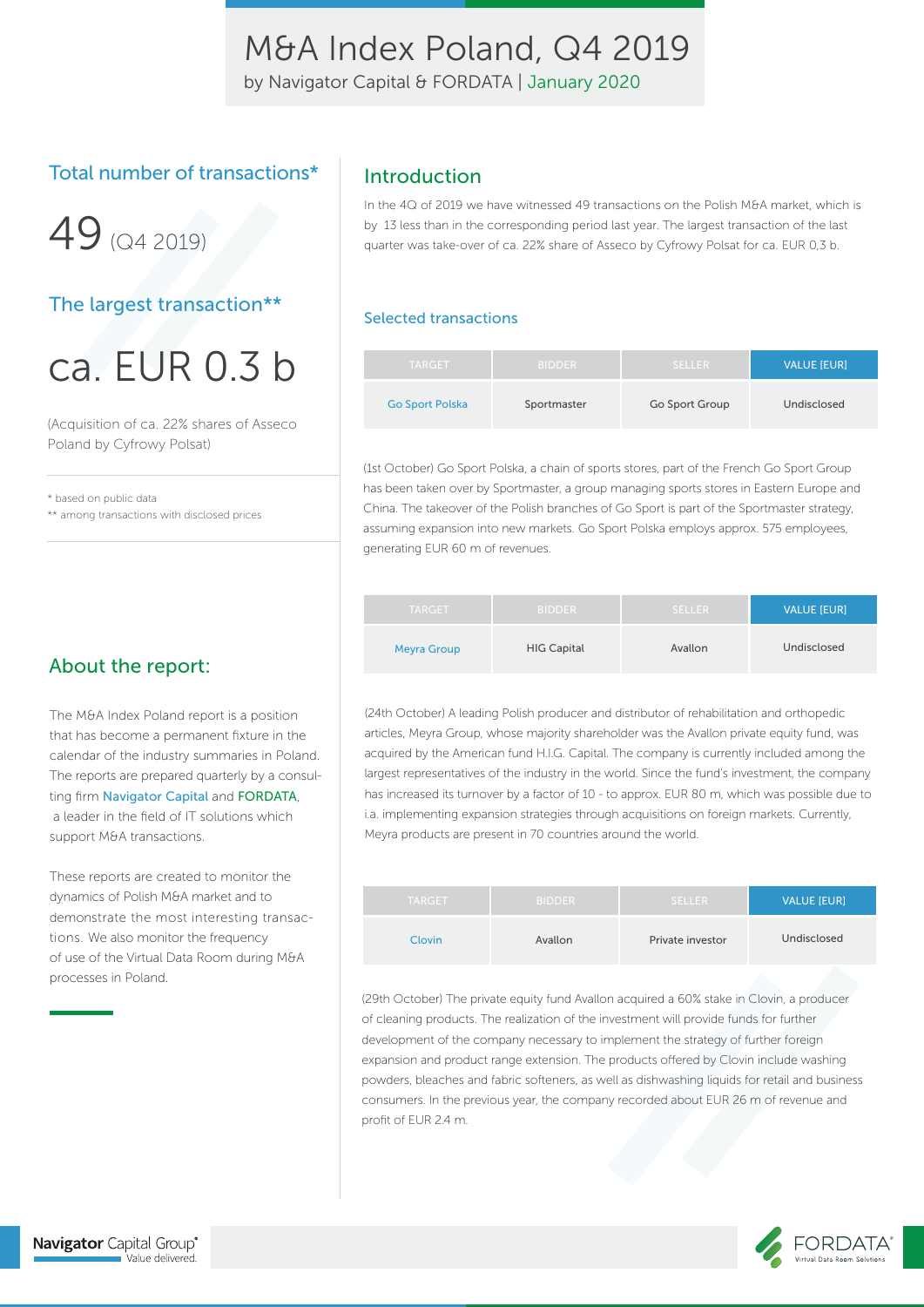by Navigator Capital & FORDATA | January 2020

### By sector

Transactions with the participation of Polish companies grouped by sectors (by number of transactions)

#### TARGET (%)



BIDDER (%)



| TARGET .   | <b>BIDDER</b> | <b>SELLER</b>    | VALUE [EUR] |
|------------|---------------|------------------|-------------|
| Masterchem | Logoplaste    | Private investor | Undisclosed |

(22th November) The Portuguese Logoplaste Group, a producer of plastic packaging, has announced the signing of an agreement regarding the purchase of a majority stake in the Polish company Masterchem. The company is one of the leading Polish producers of PET packaging and preforms as well as closures for household chemical packaging, cosmetics, foodstuffs as well as pharmaceutical products and dietary supplements. In 2018, the company generated EUR 33m of revenue and EUR 6m of profit. It employs approx. 170 people.

| <b>TARGET</b> | <b>BIDDER</b> | SELLER           | <b>VALUE [EUR]</b> |
|---------------|---------------|------------------|--------------------|
| Unicell       | Flugger       | Private investor | 12m                |

(26th November) Flügger A/S Group, a leading Scandinavian paint manufacturer, purchased a 60% stake in the Polish coating company Unicell for EUR 11 m. The company based in Wasilkow (Podlaskie Voivodship) recorded a profit of EUR 1.9 m in 2018, with revenues of EUR 20 m, employing approx. 190 people. The acquisition of a 60% stake in the Polish enterprise is part of the Flügger group strategy to develop in emerging markets. Thanks to the transaction, Flügger will strengthen its position on the Polish market, gaining access to wider sales channels.

| <b>TARGET</b> | <b>BIDDER</b> | <b>SELLER</b>    | <b>VALUE [EUR]</b> |
|---------------|---------------|------------------|--------------------|
| <b>Kospel</b> | Viessmann     | Private investor | Undisclosed        |

(26th November) Kospel, a Polish manufacturer of electric water heaters and boilers, was acquired by the Viessmann Group, a world leader in the production of heating devices. Thanks to this transaction, the German company will increase its presence on the markets of Central and Eastern Europe and expand its product portfolio with high-quality electric heating systems. Kospel employs approx. 500 people in 4 production plants and a part of the production is directed to eastern markets, including Russian or Ukrainian. In 2018, the company generated revenues of approximately EUR 23m. Navigator Capital Group was a sole advisor to seller in the sale process and FORDATA provided virtual data room services.



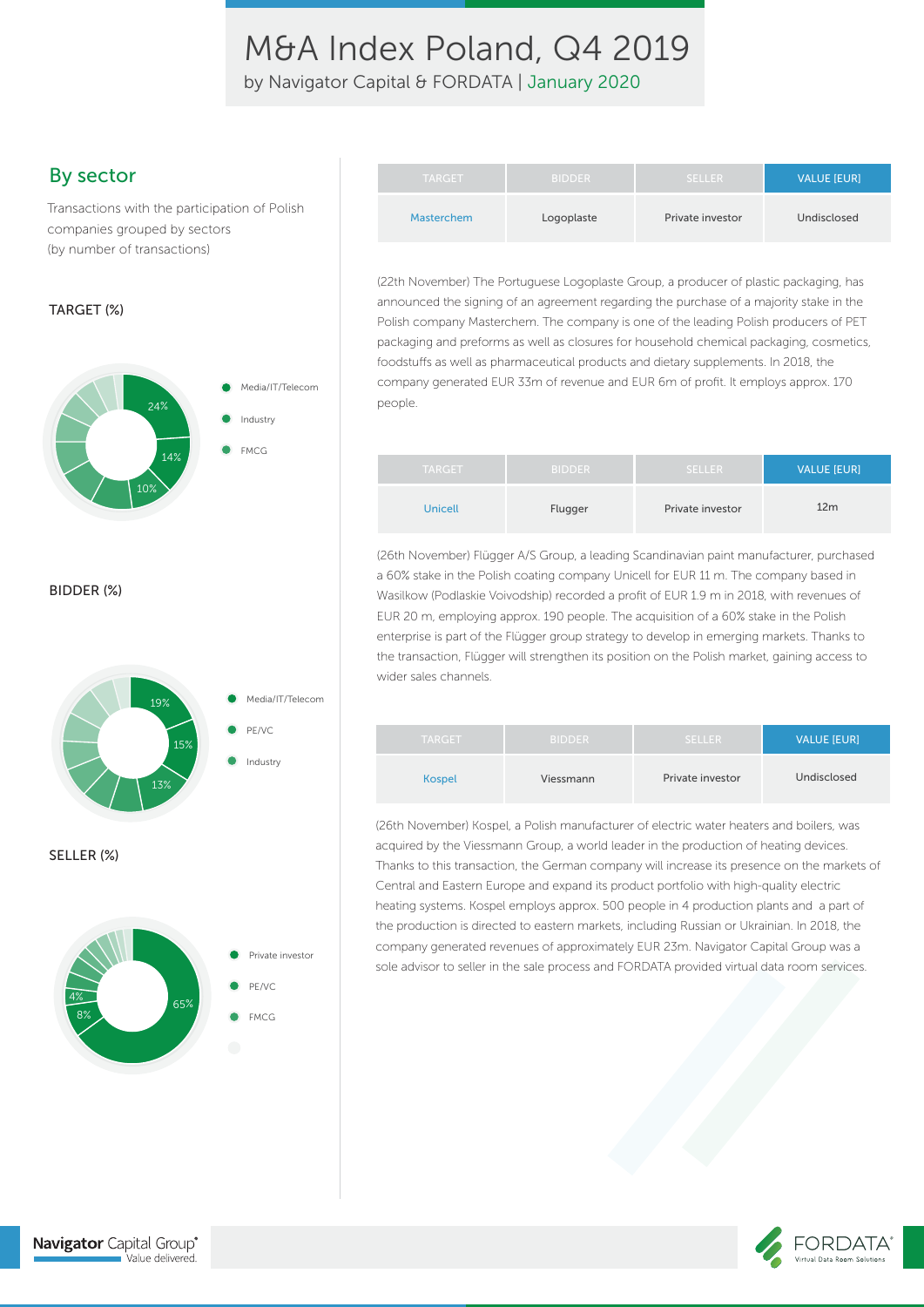by Navigator Capital & FORDATA | January 2020

| <b>TARGET</b> | <b>BIDDER</b> | <b>SELLER</b> | <b>VALUE [EUR]</b> |
|---------------|---------------|---------------|--------------------|
| Impexmetal    | Granges       | Boryszew      | 218 <sub>m</sub>   |

(28th November) Boryszew signed a preliminary agreement on the sale of shares of Impexmetal S.A with the Swedish company Gränges AB. Gränges is a global supplier of aluminum products used in heat exchangers and products from niche markets. Impexmetal, which is part of the Boryszew group, deals in the production of non-ferrous metals (aluminum, copper, zinc), as well as semi-finished products and bearings. The company generated approx. EUR 0.8b in revenues and nearly EUR 23m in profit. Currently employs approx. 760 people.

| <b>TARGET</b>              | <b>BIDDER</b>  | SELLER.          | VALUE [EUR]      |
|----------------------------|----------------|------------------|------------------|
| <b>Vantage Development</b> | Tag Immobilien | Private investor | 131 <sub>m</sub> |

(28th November) The German company TAG Immobilien acquired 100 percent shares in Vantage Development, a Wrocław residential developer listed on the WSE. The price per share was EUR 2.7, and the total value of the transaction is approximately EUR 131m. Vantage Development has 12 years of experience on the real estate market and has completed such investments as the Centauris estate in Wrocław or Living Point Mokotów in Warsaw. The TAG Group focuses its activities on the German residential real estate sector, mainly in the field of long-term rental of apartments.

| <b>TARGET</b>                 | <b>BIDDER</b> | SELLER.                 | <b>VALUE IEURI</b> |
|-------------------------------|---------------|-------------------------|--------------------|
| Tomma<br>Diagnostyka Obrazowa | PZU Zdrowie   | <b>Tar Heel Capital</b> | Undisclosed        |

(6th December) The purchase transaction of 100% shares in Tomma Diagnostyka Obrazowa by PZU Zdrowie closed with positive decision from UOKiK. The acquisition aims to include innovation testing that will support public health service and is an extension of PZU's medical offer with its own diagnostic and prophylactic services. Tomma has over 30 studios in Poland. It offers resonance and tomographic tests. The transaction was carried out using the FORDATA Virtual Data Room.

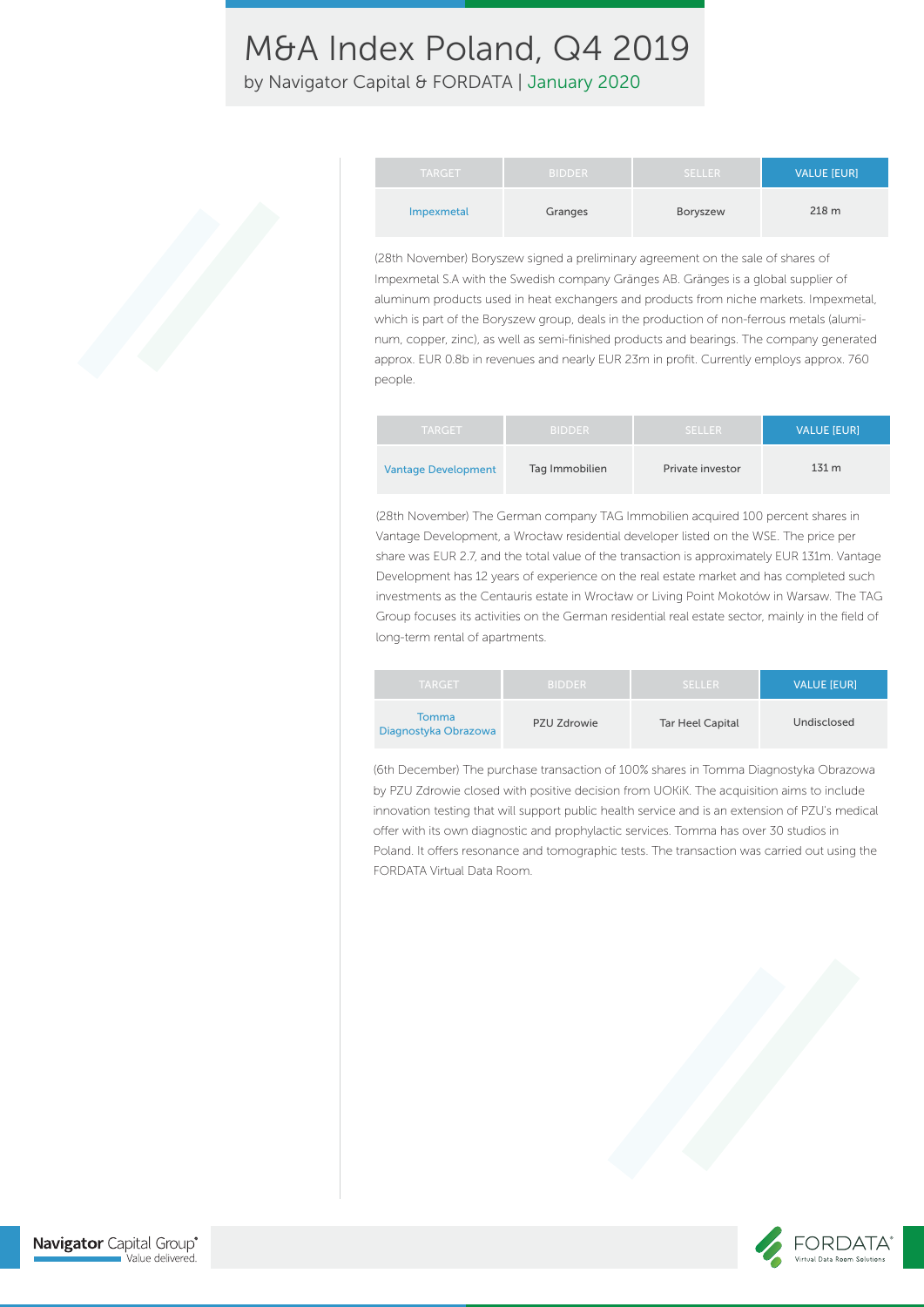by Navigator Capital & FORDATA | January 2020

### Navigator Capital

- Navigator Capital along with Dom Maklerski Navigator (Navigator Brokerage House) is the leading independent financial adviser, specializing in mergers and acquisitions and public and private issues of stocks and bonds.
- During 11 years of its market presence, Navigator Capital Group conducted over 70 transactions, of over 6 billion PLN total value.
- Through cooperation with international network of  $\bullet$ advisory firms associated in the Pandion Partners, Navigator Capital effectively handles international transactions.

## FORDATA

- FORDATA is a pioneer on the Polish capital market. Based on Virtual Data Room technology, we support our clients in managing documents and communication during complex transactional processes.
- We support the largest M&A, IPO transactions, private  $\bullet$ equity investments, restructurings, projects associated with obtaining financing and privatizations in Poland and other countries of Central and Eastern Europe.
- FORDATA systems increased safety and efficiency of hundreds of different types of transactions with a total value of over PLN 35 billion
- FORDATA services are used by the industry leaders in Poland and abroad, including largest advisory companies, banks, legal advisors or Private Equity/Venture Capital funds, ie. Enterprise Investors, Enea SA, Home pl, Grupa LOTOS, PZU SA, Grant Thornton, NFI Empik, ZELMER, Bank DNB, BOŚ Bank, Polimex Mostostal, Budimex, DM PKO Banku Polskiego, Deloitte Advisory, EY, KPMG Advisory, JSW, HAITONG and many others.



Business Partners



DORADOA **LE CATALYST** 

### **Contact**

Karol Szykowny Director

e: karol.szykowny@navigatorcapital.pl t: +48 22 202 68 80

Navigator Capital S.A. ul. Twarda 18, 00-105 Warsaw, Poland t: +48 22 630 83 33 f: +48 22 630 83 30

e: biuro@navigatorcapital.pl navigatorcapital.pl/en

Alicja Kukla-Kowalska Senior Key Account Manager e: alicja.kukla@fordatagroup.com t: +48 533 354 054

FORDATA sp. z o.o. Taczaka 24, 61-819 Poznań, Poland  $t$ : +48 533 354 054  $e$ : office@fordatagroup.com fordatagroup.com

**Navigator** Capital Group® Value delivered.

| <b>TARGET</b> | <b>BIDDER</b> | <b>SELLER</b>      | <b>VALUE [EUR]</b> |
|---------------|---------------|--------------------|--------------------|
| <b>Frisco</b> | Eurocash      | <b>MCI Capital</b> | 30 m               |

(23th December) Over 56% shares of Frisco, an online food supermarket providing home delivery was taken over by Eurocash - one of the largest Polish players on the retail and wholesale market of FMCG products. Eurocash acquired the package from the MCI Capital fund, which invested in Frisco in 2014. Eurocash was one of Frisco's strategic investors, and the transaction will make it the sole shareholder of the company. According to forecasts, Frisco's revenues in 2019 will amount to approx. EUR 28 m.

| <b>TARGET</b> | <b>BIDDER</b>         | <b>SELLER</b>             | <b>VALUE [EUR]</b> |
|---------------|-----------------------|---------------------------|--------------------|
| Asseco        | <b>Cyfrowy Polsat</b> | OFE.<br>Private investors | ca. 0.3 b          |

(30th December) Approximately 22% of shares of Asseco, one of the largest Polish companies operating in the IT solutions for enterprises market, listed on the Warsaw Stock Exchange will be taken over by Cyfrowy Polsat, one of the leaders of the Polish TMT market, the owner of telecommunication company - Plus and Netia networks. In 2018 Asseco generated approximately EUR 2.2 b revenues and EUR 0.3 b EBITDA. The company's results recorded in Q3 2019 are about 28% higher compared to the same period of 2018. It will be a chance for Cyfrowy Polsat to gain an experienced and prospective partner who can help provide the technological base necessary for the development of innovative products.

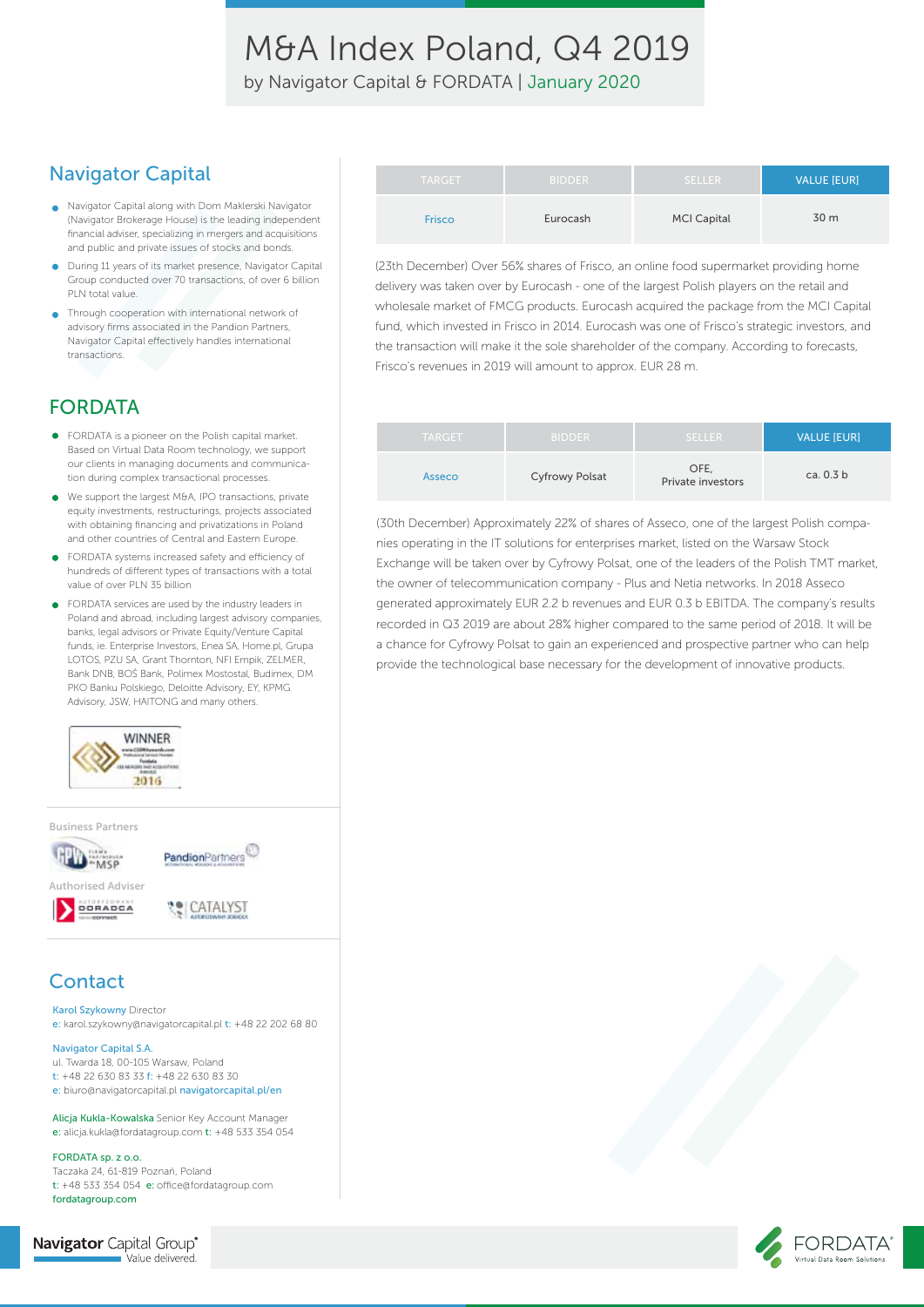by Navigator Capital & FORDATA | January 2020



### Alicja Kukla-Kowalska

Senior Key Account Manager FORDATA

# Experts' comments

In the last three months of 2019, there were 49 mergers and acquisitions - 16 more than in the third quarter. Although increased market activity in this period is the rule we have been observing for 7 years, this year the second quarter (record 63 transactions), not the fourth, recorded the most transactions. The biggest takeover of disclosed value in the analyzed period was the purchase of 21.95% of Asseco shares by Cyfrowy Polsat for EUR 0.3 b.

#### Establishment of "Polska S.A."?

The December meeting of entrepreneurs with Prime Minister Mateusz Morawiecki may result in the creation of an informal holding of Polish companies, which would support, among other thinks, their foreign expansion and competitiveness. Such a move could also be beneficial in the context of the M&A market. This year's 15 acquisitions of foreign entities by Polish investors, of which 4 took place in the fourth quarter, are a decrease by half compared to 2018. For comparison, in the fourth quarter of 2018 alone 11 foreign acquisitions ended. Over the last three months of 2019, Polish entrepreneurs took over two companies from the IT industry: OLX Group purchased the German FrontierCarGroup, while Summa Linguae acquired GlobalMe - a Canadian developer of software localization support services.

#### IT / Media / Telcom still at the top

No surprise, in the fourth quarter of 2019 the most, over 24%, of all purchased entities belonged to the IT/Media/Telcom sector. This year, no other industry has consolidated so dynamically, and its share on the side of the entities being acquired has not fallen below 20% in any quarter. This is a good forecast for the coming year. While in the third quarter of 2019 we observed a record high presence of the sector on the buyers' side (27%), the last quarter was already marked by lower, although still high, investment activity - 19%. However, this does not change the fact that IT/Media/Telcom companies also bought the most during the year. The online services market for the delivery-to-the-door is strengthening. Last quarter, Eurocash bought Frisco.pl, while Italian Supermercato24 took over Szopi.pl.

#### High activity of foreign investors

Foreign investors accounted for more than half of all buyers in the last quarter - 25 transactions. Percentage is twice as much compared to the same period last year (16/62). This share was also 11% higher compared to the third quarter of 2019. Polish companies from the energy and IT services sector enjoyed the greatest popularity. German Papierfabrik Adolf Jass acquired Convert Paper, thanks to which the Gostyń-based company will be able to count on additional business development opportunities. In turn, the French Astek Group has strengthened its presence in Poland by purchasing Core Services and ProSoftLab. Investors from Luxembourg bought most often - 5 times.

#### Private entities sell the most

Statistics on the sellers' side are not surprising either. 65% of all those who sold their shares in the fourth quarter of 2019 were private investors. The owners of Media/IT/Telcom were the most active in this respect - 9 sales transactions, while three sales transactions were made in the medical, real estate and industry sectors. For comparison, in the corresponding period of 2018, private sellers accounted for 51% of entities, while in the third quarter of 2019 - 48%.

#### The energy industry is maturing slowly

In the past quarter, we recorded 3 purchase transactions in the energy sector, all in the field of renewable energy. Energa OZE bought PV Wielbark - the owner of photovoltaic installations, the British Green Investment Group took over Zajączkowo Windfarm, while the Norwegian Wind Power bought 50% shares of IMF Baltyk I from Polenergia. The market share of mergers and acquisitions is smaller than in the previous quarter, despite the same number of acquisitions. The planned takeover of Energa S.A. by PKN Orlen is under question. The City Council of Gdańsk categorically opposed such investment as hitting the region's budget.

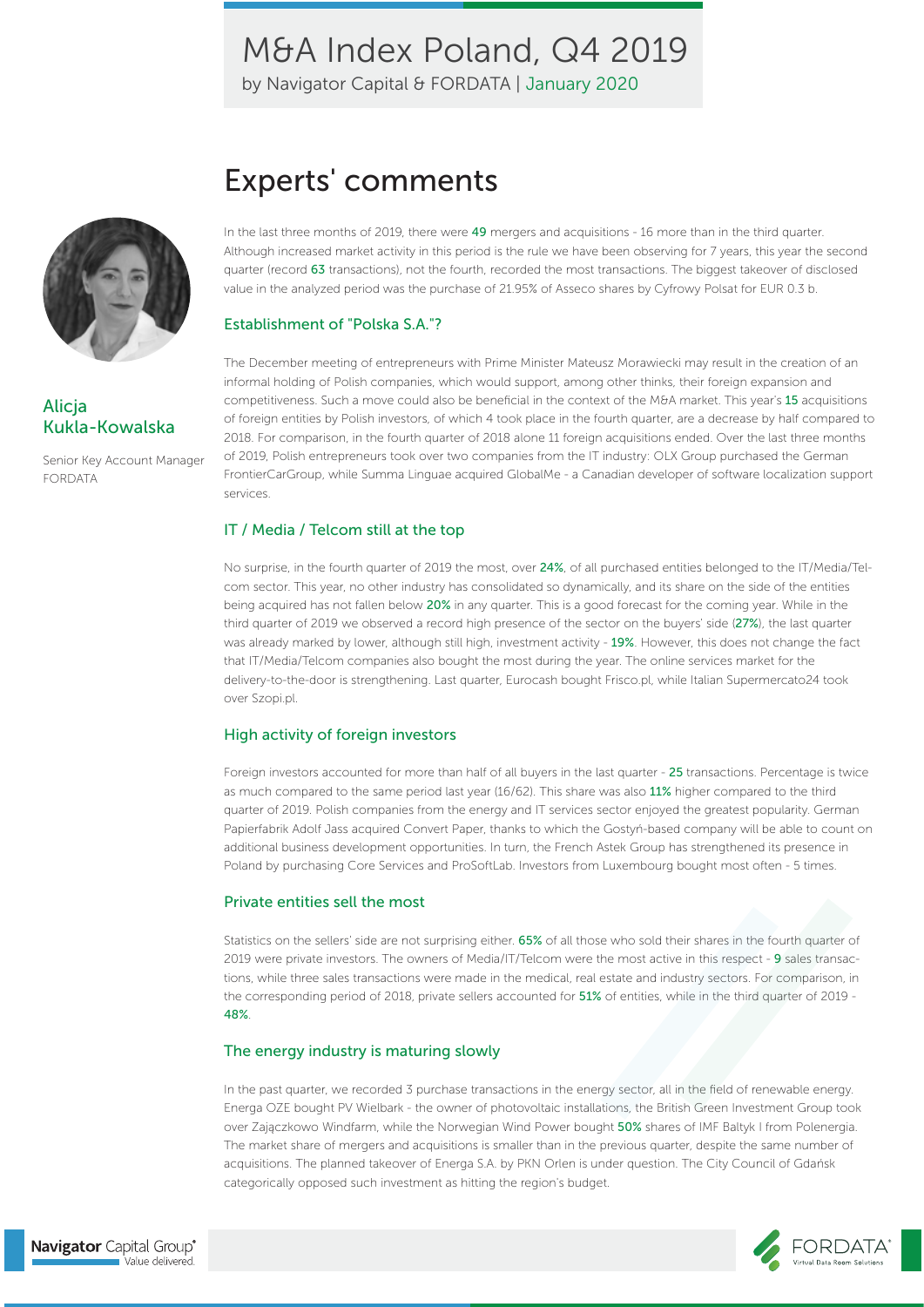by Navigator Capital & FORDATA | January 2020

# Experts' comments

#### Data rooms are becoming more and more common

The fourth quarter of 2019 resulted in the frequency of use of Virtual Data Room systems in mergers and acquisitions at high 49%. We are pleased that once again we could support the consolidation processes of Polish companies. The FORDATA system was used by parties in a number of transactions, including the sale of Tomma Diagnostyka Obrazowa to PZU Zdrowie and the purchase of heaters manufacturer Kospel by Viessmann.



Senior Key Account Manager FORDATA